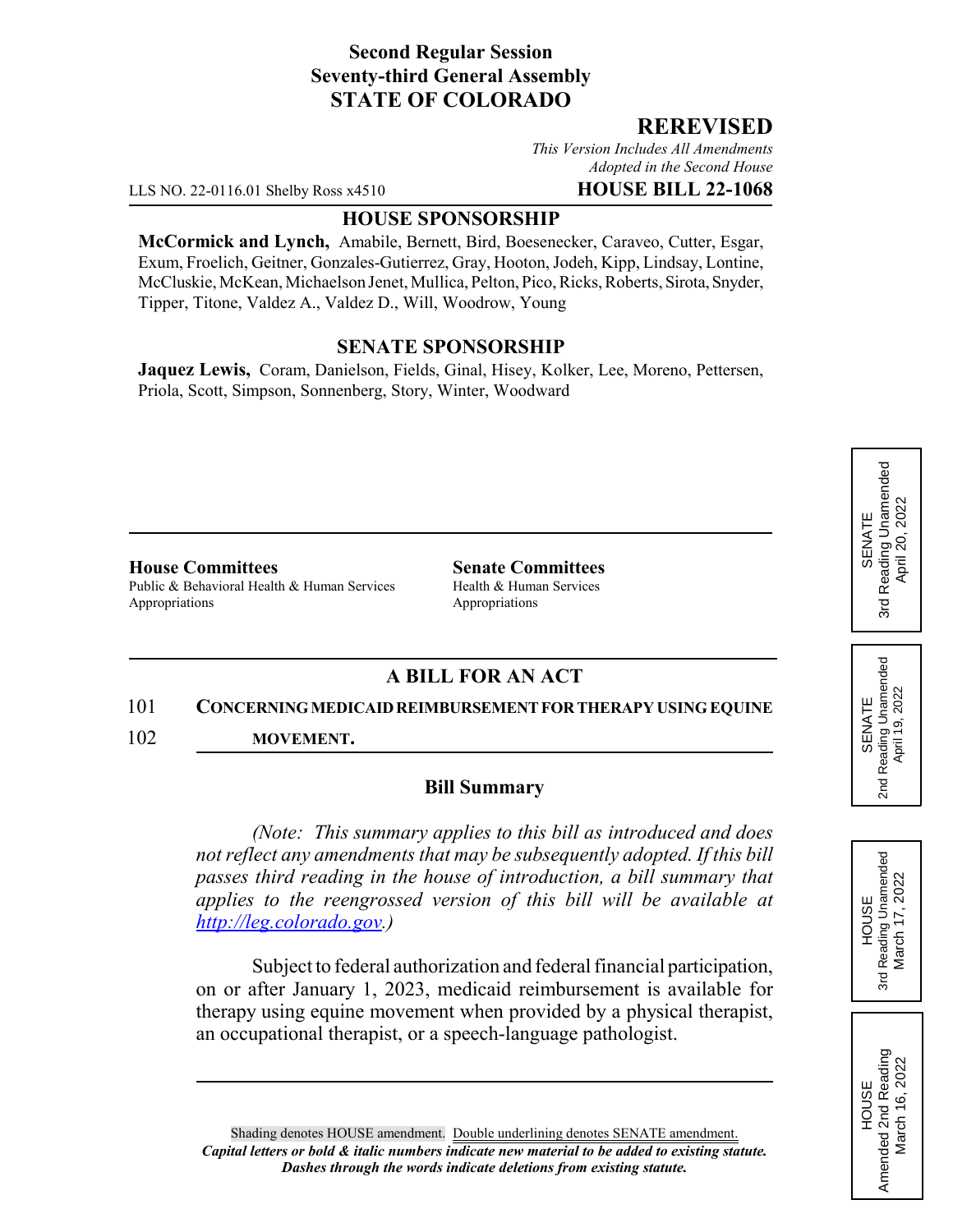*Be it enacted by the General Assembly of the State of Colorado:*

 **SECTION 1. Legislative declaration.** (1) The general assembly finds that:

 (a) Therapy using equine movement, often referred to as hippotherapy, is regarded as standard practice for occupational therapists, physical therapists, and speech-language pathologists and is used to engage sensory, neuromotor, and cognitive systems to promote functional treatment outcomes. Therapy practitioners use equine movement as a tool integrated with the use of other standard therapy tools, equipment, and activities during a treatment session.

 (b) Since the 1980s, the American Occupational Therapy Association, the American Physical Therapy Association, and the American Speech-Language-Hearing Association have recognized that the use of equine movement is included in each respective scope of practice and is an effective therapy tool that can be utilized in patient treatment plans;

 (c) Currently, there are 102 peer review journal articles, 12 peer review case studies, and 13 meta-analyses that support the value of using equine movement as a treatment tool to improve function within a therapy plan of care for patients with cerebral palsy, multiple sclerosis, Down syndrome, postural instability, spinal cord injury, traumatic brain injury, language-learning disability, and stroke; and

 (d) Across the United States, there are at least 37 states that provide medicaid reimbursement for the use of equine movement as a treatment tool. These states recognize that it is within the role of the treating professional to select the appropriate treatment tools and activities to meet each client's needs.